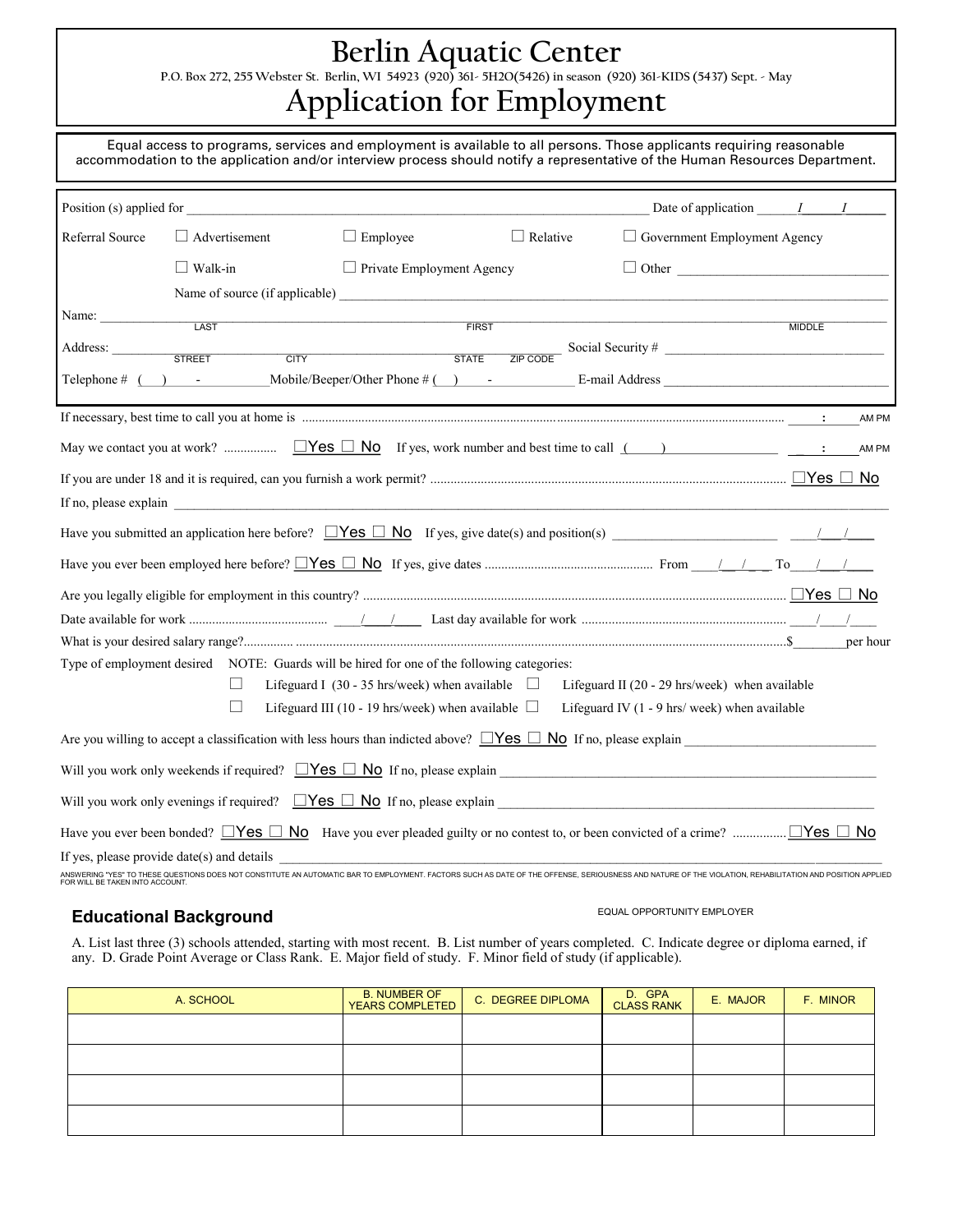#### **References**

List name and telephone number of three business/work references who are *not* related to you and are *not* previous supervisors. If not applicable, list three school or personal references who are not related to you.

| <b>NAME</b> | <b>TELEPHONE</b> | <b>ADDRESS</b> | <b>CITY</b> | <b>ZIP</b> | NUMBER OF<br>YEARS KNOWN |
|-------------|------------------|----------------|-------------|------------|--------------------------|
|             |                  |                |             |            |                          |
|             |                  |                |             |            |                          |
|             |                  |                |             |            |                          |

#### **Employment History**

Provide the following information of your past and current employers, assignments or volunteer activities, starting with the most recent (use additional sheets if necessary). Explain any gaps in employment in comments section below.

| <b>EMPLOYER</b>                                                 | <b>DATES EMPLOYED</b> |           | SUMMARIZE TYPE OF WORK                       |  |
|-----------------------------------------------------------------|-----------------------|-----------|----------------------------------------------|--|
|                                                                 |                       | <b>TO</b> | PERFORMED AND JOB<br><b>RESPONSIBILITIES</b> |  |
| <b>PHONE</b>                                                    |                       |           |                                              |  |
| <b>ADDRESS</b>                                                  |                       |           |                                              |  |
| STARTING JOB TITLE/FINAL JOB TITLE                              |                       |           |                                              |  |
| <b>IMMEDIATE SUPERVISOR AND TITLE</b>                           |                       |           |                                              |  |
| <b>REASON FOR LEAVING</b>                                       |                       |           |                                              |  |
| MAY WE CONTACT FOR REFERENCE? $\Box$ YES $\Box$ NO $\Box$ LATER |                       |           |                                              |  |

Ι

| <b>EMPLOYER</b>                                                 |             | <b>DATES EMPLOYED</b> | <b>SUMMARIZE TYPE OF WORK</b>                |  |
|-----------------------------------------------------------------|-------------|-----------------------|----------------------------------------------|--|
|                                                                 | <b>FROM</b> | <b>TO</b>             | PERFORMED AND JOB<br><b>RESPONSIBILITIES</b> |  |
| <b>PHONE</b>                                                    |             |                       |                                              |  |
| <b>ADDRESS</b>                                                  |             |                       |                                              |  |
| STARTING JOB TITLE/FINAL JOB TITLE                              |             |                       |                                              |  |
| IMMEDIATE SUPERVISOR AND TITLE                                  |             |                       |                                              |  |
| <b>REASON FOR LEAVING</b>                                       |             |                       |                                              |  |
| MAY WE CONTACT FOR REFERENCE? $\Box$ YES $\Box$ NO $\Box$ LATER |             |                       |                                              |  |
|                                                                 |             |                       |                                              |  |

Comments: INCLUDING EXPLANATION OF ANY GAPS IN EMPLOYMENT

#### **Skills and Qualifications**

Summarize any special training, skills, and/or hobbies, and or prior lifeguard experience that you possess that may relate to working as a lifeguard. Also list any licenses and/or certifications (i.e. WSI, 1st Aid, CPR, etc.) that you have earned.

 $\mathcal{L}_\mathcal{L} = \{ \mathcal{L}_\mathcal{L} = \{ \mathcal{L}_\mathcal{L} = \{ \mathcal{L}_\mathcal{L} = \{ \mathcal{L}_\mathcal{L} = \{ \mathcal{L}_\mathcal{L} = \{ \mathcal{L}_\mathcal{L} = \{ \mathcal{L}_\mathcal{L} = \{ \mathcal{L}_\mathcal{L} = \{ \mathcal{L}_\mathcal{L} = \{ \mathcal{L}_\mathcal{L} = \{ \mathcal{L}_\mathcal{L} = \{ \mathcal{L}_\mathcal{L} = \{ \mathcal{L}_\mathcal{L} = \{ \mathcal{L}_\mathcal{$ 

 $\mathcal{L}_\text{max} = \frac{1}{2} \sum_{i=1}^n \mathcal{L}_\text{max} = \frac{1}{2} \sum_{i=1}^n \mathcal{L}_\text{max} = \frac{1}{2} \sum_{i=1}^n \mathcal{L}_\text{max} = \frac{1}{2} \sum_{i=1}^n \mathcal{L}_\text{max} = \frac{1}{2} \sum_{i=1}^n \mathcal{L}_\text{max} = \frac{1}{2} \sum_{i=1}^n \mathcal{L}_\text{max} = \frac{1}{2} \sum_{i=1}^n \mathcal{L}_\text{max} = \frac{1}{2} \sum_{i=$ 

| List special accomplishments, awards, clubs, etc.                                                                                                                                                                     |                                                  | OFFICE USE ONLY                                                                                                                                                                                                                                                                       |
|-----------------------------------------------------------------------------------------------------------------------------------------------------------------------------------------------------------------------|--------------------------------------------------|---------------------------------------------------------------------------------------------------------------------------------------------------------------------------------------------------------------------------------------------------------------------------------------|
| Date of Red Cross Lifeguard certification<br>Date of Red Cross Pro-CPR certification<br>Where did you take the class?<br>Have you ever had a Hepatitis B Vaccine? $\square$ Yes $\square$ No if yes, please give date | Expires? (date)<br>Expires? (date)<br>Instructor | $\Box$ Yes $\Box$ No<br>Hired?<br>Hire Date<br>$\overline{\Box}$ Yes $\Box$ No<br>$W-4?$<br>$I-9?$<br>⊡Yes ⊟ No<br>work permit required? $\Box \mathsf{Yes} \, \Box \, \mathsf{No}$<br>work permit received? $\Box$ Yes $\Box$ No<br>Background Check? □Yes □ No<br><b>Start Date</b> |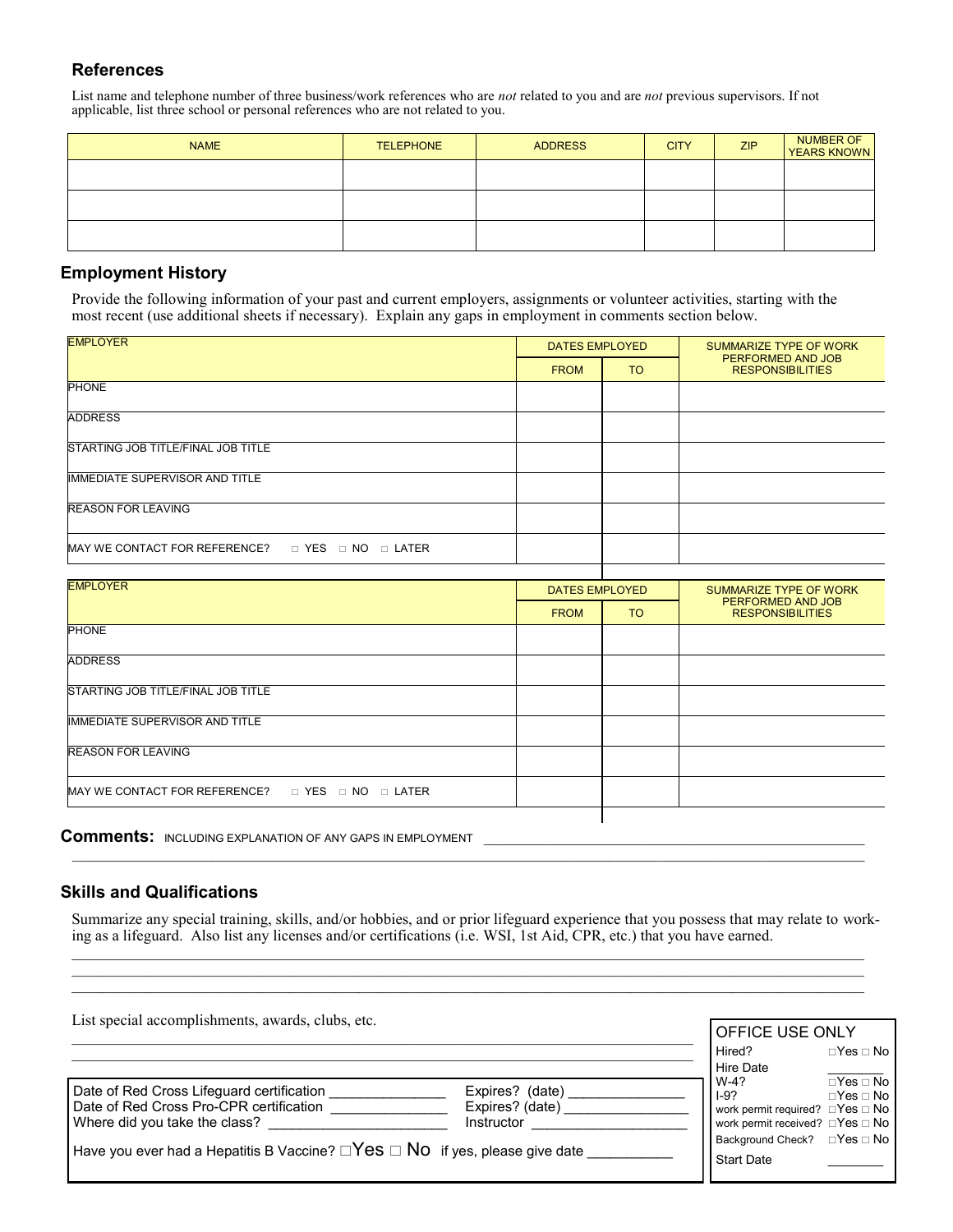### **CITY OF BERLIN**

## APPLICANT STATEMENT

I certify that all information I have provided in order to apply for and secure work with the employer is true, complete and correct.

I understand that any information provided by me that is found to be false, incomplete or misrepresented in any respect, will be sufficient cause to (i) cancel further consideration of this application, or (ii) immediately discharge me from the employer's service, whenever it is discovered.

I expressly authorize, without reservation, the employer, its representatives, employees or agents to contact and obtain information from all references (personal and professional), employers, public agencies, licensing authorities and educational institutions and to otherwise verify the accuracy of all information provided by me in this application, resume or job interview. I hereby waive any and all rights and claims I may have regarding the employer, its agents, employees or representatives, for seeking, gathering and using such information in the employment process and all other persons, corporations or organizations for furnishing such information about me.

I understand that the employer does not unlawfully discriminate in employment and no question on this application is used for the purpose of limiting or excusing any applicant from consideration for employment on a basis prohibited by applicable local, state or federal law.

I understand that this application remains current for only 60 days. At the conclusion of that time, if I have not heard from the employer and still wish to be considered for employment, it will be necessary to re-apply and fill out a new application.

If I am hired, I understand that I am free to resign at any time, with or without cause and without prior notice, and the employer reserves the same right to terminate my employment at any time, with or without cause and without prior notice, except as may be required by law. This application does not constitute an agreement or contract for employment for any specified period or definite duration. I understand that no supervisor or representative of the employer is authorized to make any assurances to the contrary and that no implied oral or written agreements contrary to the foregoing express language are valid unless they are in writing and signed by the employer's president. I also understand that I am being hired for a seasonal and/or part time position that will not require more than 600 hours per year.

I also understand that if I am hired, I will be required to provide proof of identity and legal authority to work in the United States and that federal immigration laws require me to complete an I-9 Form in this regard.

### **DO NOT SIGN UNTILYOU HAVE READ THE ABOVE APPLICANT STATEMENT.**

I certify that I have read, fully understand and accept all terms of the foregoing Applicant Statement.

Signature of Applicant\_\_\_\_\_\_\_\_\_\_\_\_\_\_\_\_\_\_\_\_\_\_\_\_\_\_\_\_\_\_\_\_\_\_\_\_\_\_\_\_\_ Date \_\_\_\_\_/\_\_\_\_\_/\_\_\_\_\_

| Date |  |  |
|------|--|--|
|      |  |  |